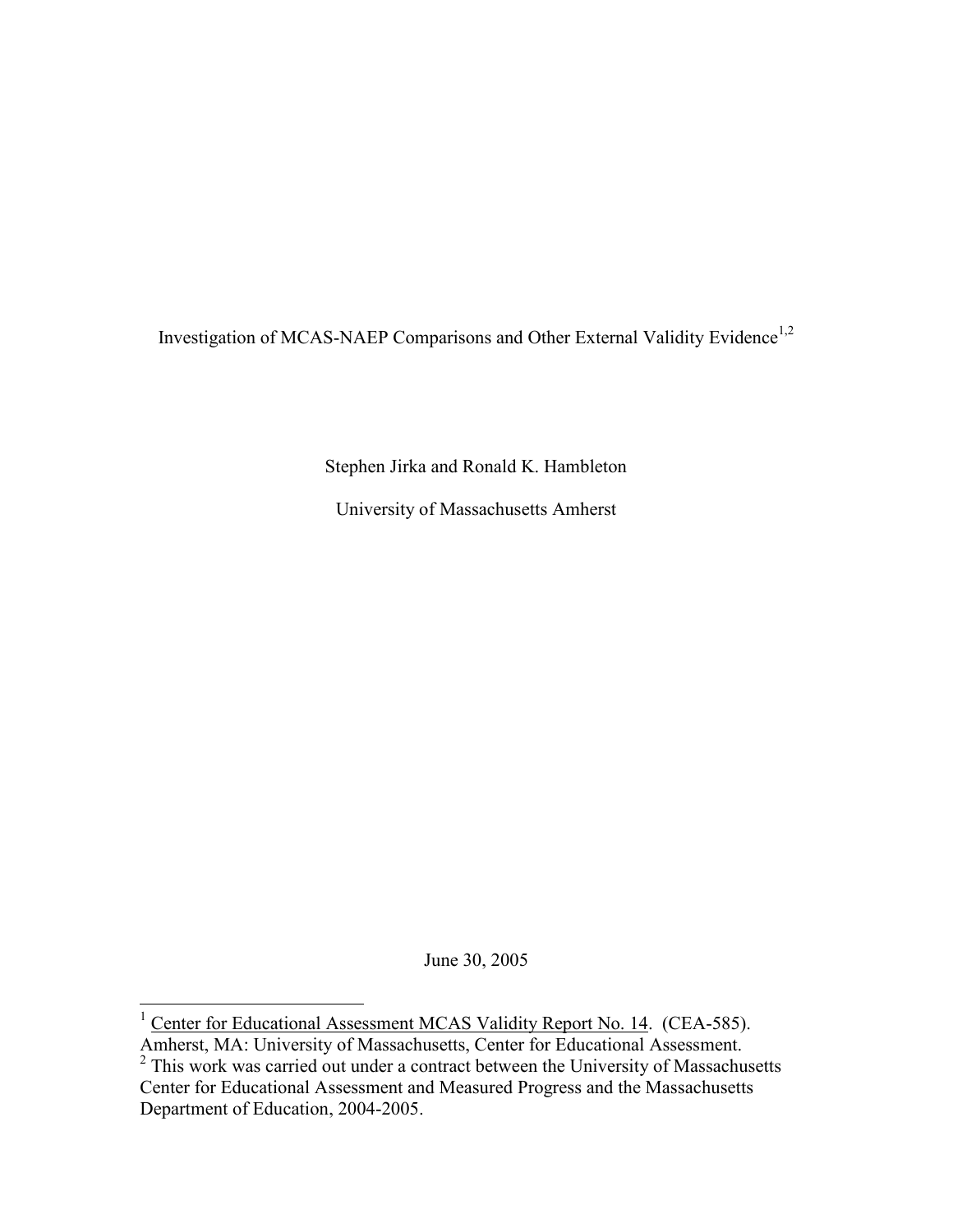Since the first administration of the MCAS assessments in 1998, several validity studies have been carried out. These include studies to investigate the level of differential item functioning (see, for example, Zenisky, Hambleton, & Robin, 2004), construct validity (Goodman, 2004), consistency of test content across years (O'Neil, Sireci, & Huff, 2000), the validity of the dual language forms (Sireci & Khaliq, 2002), and test content alignment with test specifications and curriculum frameworks (Hambleton & Zhao, 2004, 2005). In this report, we have compiled evidence about the validity of MCAS by considering data that are external to the assessments themselves: From the National Assessment of Educational Progress (NAEP), standardized achievement tests, Achieve Inc. data, and Keep the Promise data. For each area of evidence we have provided the following information: Background and Goals of the Study or Studies, Methodology, Main Results, and Conclusions.

## Comparison of Trends in NAEP, Massachusetts-NAEP, and MCAS Results

## Background/Goals of the Study

One of the criticisms that is sometimes directed at states is that the academic accomplishment and growth they report from year to year based on their state assessments are inflated because schools narrowly teach to the portion of the curricula they expect to be on the assessments, and students are prepped to maximize their scores by using test-taking skills. Some critics feel that students would not do nearly as well on assessments such as those offered by NAEP (National Assessment of Educational Progress) where the content domains being assessed may be more challenging and testing-taking skills would be less influential in the results. NAEP is the only nationally representative and continuing assessment of what students in the United States know and can do in various subject areas. Assessments in subjects such as reading, mathematics, and science have been conducted periodically since 1969. Massachusetts commissioned this study to compare NAEP results with the state testing results, look for the similarities and differences, and try to explain them.

 The purpose of this study by Jirka and Hambleton (2004) was to compare average proficiency levels, proficiency classifications, and trends between NAEP results for the country and NAEP results for Massachusetts, and then NAEP results for Massachusetts and MCAS results. For NAEP, results are available as far back as 1992, one year prior to the passing of the Educational Reform Act in Massachusetts, and for the MCAS, results in ELA and mathematics have been available since 1998. Some cautions in these comparisons were noted by the authors. However, when state results are not generally in line with external indicators of achievement such as NAEP or nationally normed standardized achievement tests, it would be useful to know that, and to try and explain the differences. In some cases, those explanations may have implications for revising the Massachusetts curriculum frameworks and MCAS tests, and other times, they may have no implications at all.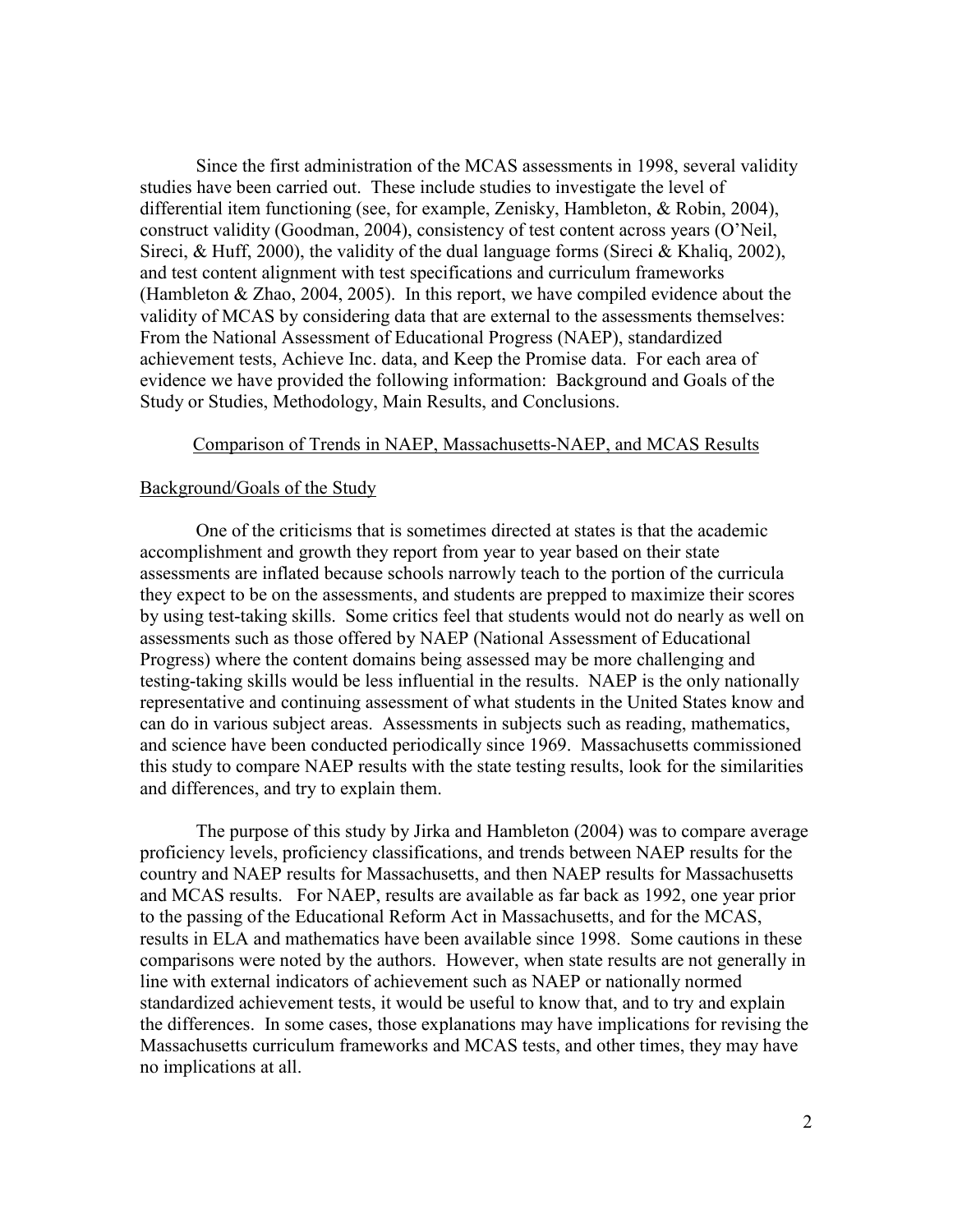The Jirka and Hambleton study was carried out at the Center for Educational Assessment that is a research and outreach unit in the School of Education at the University of Massachusetts Amherst. It is administratively located within the Department of Educational Policy, Research and Administration. The Center conducts research in the area of educational assessment, carries out service and outreach activities, and strives to fulfill the land-grant mission of the University of Massachusetts.

### Methodology

The data used in this study were obtained from the National Center for Educational Statistics website and from the Massachusetts Department of Education website. The NAEP data included the mean scaled scores for each grade and subject area for both the nation and the state of Massachusetts, along with the performance category data. Break outs were also available for the disaggregated groups required under the new NCLB law. These data were collected on all NAEP administrations since 1992 in reading and mathematics where reporting was available for the Commonwealth of Massachusetts. The MCAS data contained mean scaled scores up until 2002 and performance level data for both the entire state and the various breakout group categories required to be reported since 1998.

After the data were collected, they were compiled and various graphical displays were composed to see if changes were evident between the NAEP scores for the country and for Massachusetts. Additionally, scores for MCAS were graphed and data were compared to determine if there were trends across the years and between the various groups. During this process, the NAEP and MCAS performance category descriptors were gathered and compared to determine if roughly the same types of knowledge and skills were required.

### Main Results

In comparing student performance in Massachusetts and the rest of the states since 1992 on the NAEP Mathematics test, the findings seem clear: the average Massachusetts student outperformed the average student in the country in 1992 at grades 4 and 8, and maintained that difference (grade 4) or increased the difference (from a difference of 6 points to a difference of 11 points) (grade 8) over the 11 year period. The other interesting observation is that over that 11 year period of NAEP-state assessments, mathematics achievement across the country showed a sizable increase (15 points at grade 4, and 9 points at grade 8). Clearly mathematics achievement has been on the rise in both grades 4 and 8 since 1992, and Massachusetts has kept pace at grade 4 with the rise of mathematics achievement around the country, and moved ahead even further at the grade 8 level.

For Reading, we again find that the average Massachusetts student outperformed the average student in the country, and maintained that advantage over the 11 years of testing. Generally, the trends were flat in reading, though Massachusetts students did show a modest gain (2 points) compared to other states at grade 4, and a moderate gain at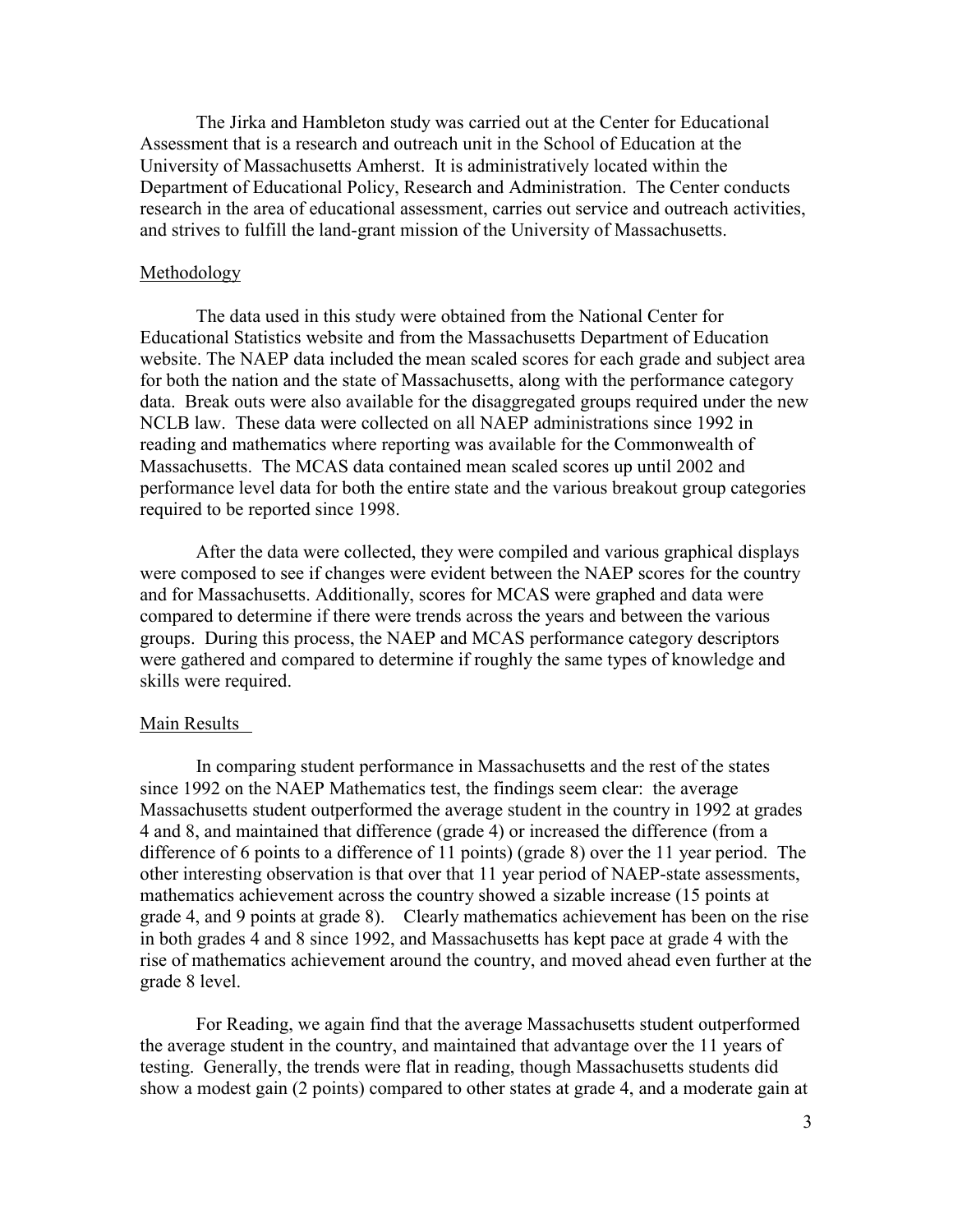grade 8 (4 points). (A one point gain, is roughly equivalent to a single month of instruction, so a 4 point gain is roughly equivalent to giving students an extra four months of instruction over four years of instruction or about one extra month per year. An extra month of schooling per year seems practically meaningful.)

The shortcoming of these results are, however, that they are reported in terms of scaled scores. Without more benchmarks on the scaled score scale and standard deviations of scores, interpretations are difficult to make because scaled scales are not meaningful with some benchmarks and effect sizes cannot be calculated. What is clear is that scores in Massachusetts and other states are on the increase, and at the grade 8 level especially, and in both Mathematics and Reading, Massachusetts appears to be increasing its advantage over other states.

### Conclusions

The NAEP results in Mathematics, at both grades 4 and 8, show clearly that sizeable gains are being made around the country. And, in Massachusetts at grade 8, the gains are even greater. These findings are reflected too in the MCAS results. Over six years of MCAS testing, at grade 4, the percentage of students being classified as Needing Improvement or better increased from 78 to 84 percent, and the percentage of students being classified as proficient or better has increased from 34 to 40 percent. Comparable gains were observed at grade 8 too: over six years, the percentage of students being judged as "Needing Improvement" or better moved from 57 to 67 percent, and the percentage of students being judged as "Proficient" or better moved from 31 to 37 percent. These results are very much in line with NAEP results after adjustments are made for the shorter time period of MCAS assessments.

The NAEP results in English Language Arts/Reading are not as clear. There are moderate increases for grades 4 and 8 through the years. These gains are moderate, but they are gains. Massachusetts has percentages that are above the nation on all grades and performance levels. More dramatic increases are seen for the MCAS results. Grade 8 has steady increases from 86 to 92 percent for Needs Improvement, 55 to 67 percent for Proficient and above, and 3 to 5 percent for the Advance and above percentage of students. More fluctuation is seen in grade 10, but he overall gains are striking. Percentages of students at or above Needs Improvement increased from 72 to 89 percent, from 38 to 61 percent for the Proficient and above category, and from 5 to 20 percent for Advanced. These are gains of 23 and 15 percent, respectively. These results are comparable to the overall gains seen in NAEP over much longer time period.

This study is another piece of evidence that helps to support both the content and construct validity of the use of the MCAS. NAEP is a national assessment system that is considered to be rigorous and representative of most of the content standards of the states. By showing that the general trends of the results of the MCAS match the general trends of a national assessment, we can see that the MCAS is doing what it is supposed to be doing. It is testing students on what they need to know and the skills they should have in order to function in the world after they graduate from high school.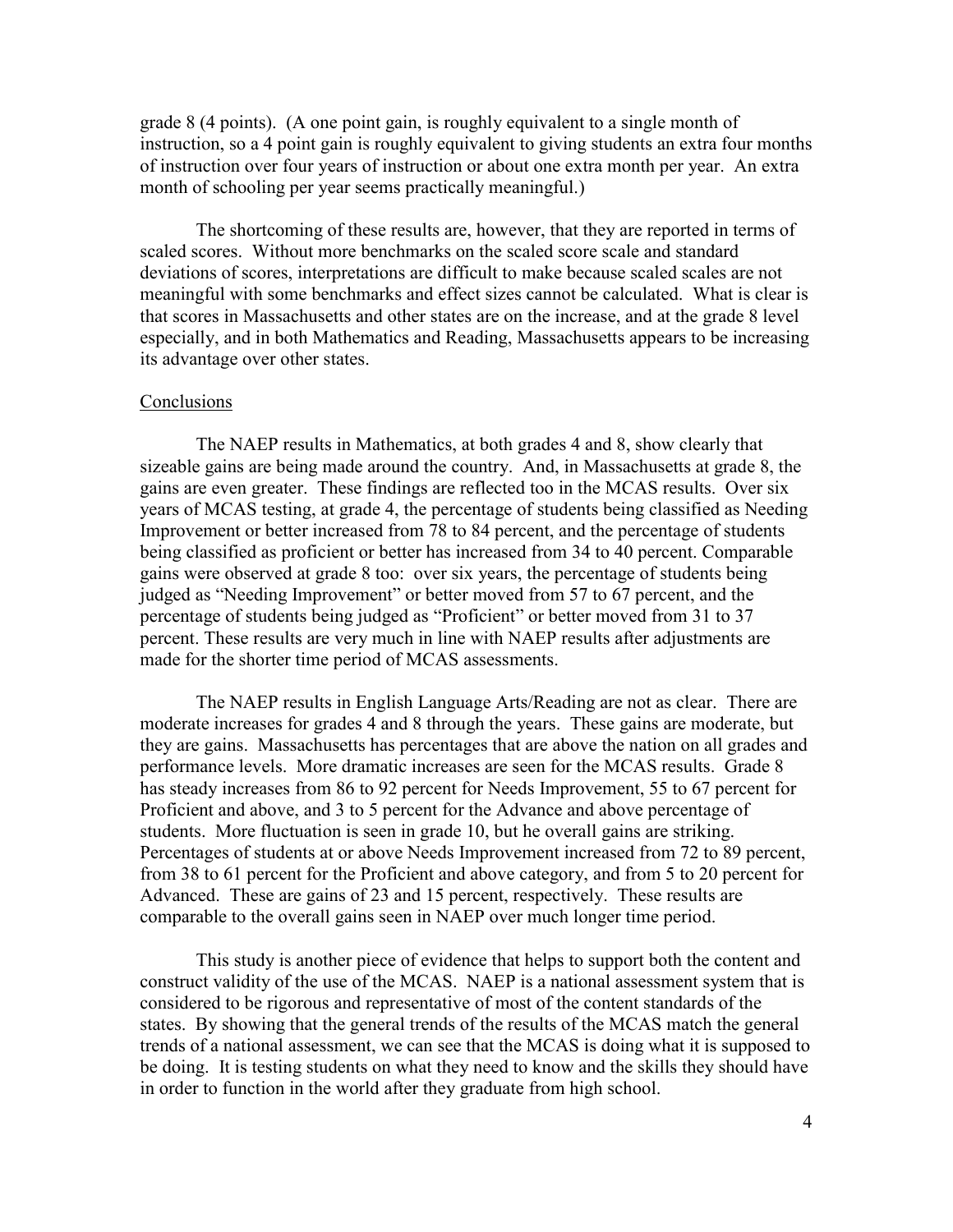# MCAS External Validity Reports

## Background/Goals of the Studies

After the 1998 MCAS administration, the Department of Education commissioned two external studies to examine the concurrent validity of the MCAS tests. The studies examined the relationship between the performance of students in two large Massachusetts school districts on the 1998 MCAS tests and a locally administered, national, standardized achievement test. Gong (1999) examined the relationship between MCAS scores and performance on the Metropolitan Achievement Test (MAT-7) at grade 10 and the Stanford Achievement Test (Stanford-9) at grade 4. Thacker and Hoffman (1999) examined the relationship between MCAS scores and performance on the Stanford-9 at grades 4, 8, and 10. The two studies also examined the relationship between MCAS performance and students' enrollment in specific courses.

The study was carried out by Art Thacker and R. Gene Hoffman at Human Resources Research Organization. Founded in 1955, HumRRO is a group of multidisciplinary professionals, with a technically diverse supporting staff with experts in industrial and experimental psychology, management analysis, sociology, operations research, computer science, economics, and educational research. HumRRO conducts research, develops products, and provides services to improve individual, team, and organizational performance. Brian Gong is from the National Center for the Improvement of Educational Assessment, Inc. The Center for Assessment is a nonprofit organization founded in 1998 by Richard Hill and Brian Gong, professionals with combined experience of over 40 years in the assessment community. The Center offers consulting services in many areas related to assessment and accountability, such as the design and analysis of custom assessment and accountability systems, data modeling and analysis, workshops, briefings, documentation, and public relations aimed at the assessment community. The Center focuses on both technical and practical issues that promote the effectiveness of educational assessment and accountability programs.

#### Methodology

The two studies described were based on the results of individual school districts because the commercial standardized tests (MAT-7 and Stanford-9) were administered by the districts rather than by the state. There is one commercial standardized test, however, that has been administered to students statewide. Since 1996, third grade students in Massachusetts have been administered the Iowa Test of Basic Skills (ITBS) in Reading as the *Massachusetts grade 3 Reading test.* Fourth grade students who completed the 1998 MCAS tests also completed the ITBS reading tests as third grade students in 1997. Although the tests were administered approximately a year apart and only include reading, at this time these two tests provide the only opportunity for statewide comparisons of performance on MCAS and a commercial standardized test.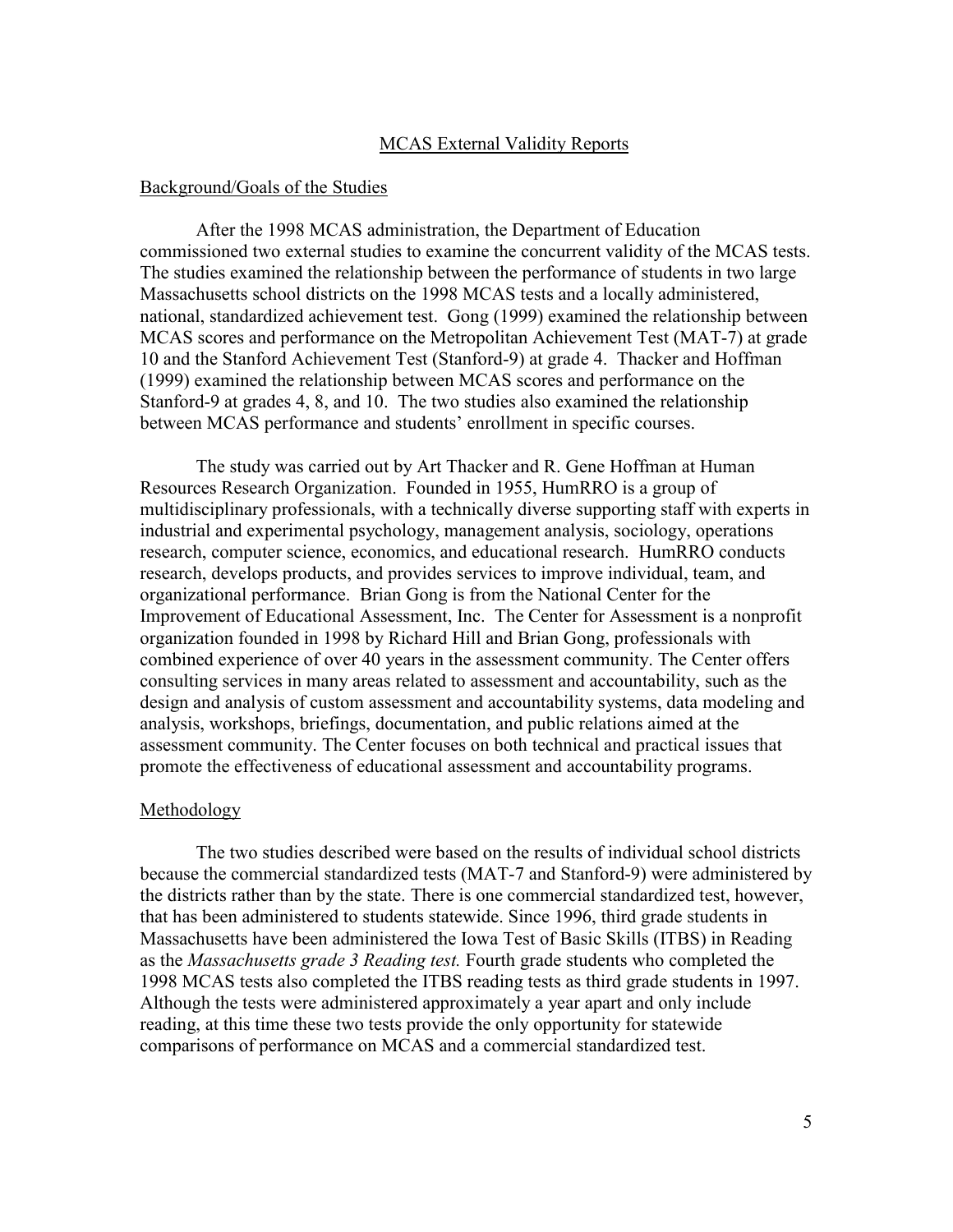These reports used available datasets from the department of education to produce descriptive and inferential statistics. Correlations and regression equations were computed to determine the degree of a relationship between variables of concern and the effect of certain variables on others. Tables and graphs that display various statistical results were included in the report along with correlations,  $R^2$  values, and standardized coefficients. The correlations indicated the strength of a relationship.  $R^2$  was used to determine the strength of the predictions and the standardized coefficients in the prediction equations helped to show which variables had more weight in the predictions.

Regression equations were also used to determine the extent to which differences in performance of males and females on MCAS were similar to Stanford-9 scores. Two separate equations were constructed without gender, and then another set with gender. Differences in the weight were then compared.

#### Main Results

A brief summary of the results from these studies involving 55,000 students is given below. To begin with, the results of the studies indicated that students in each of the MCAS performance levels (*Warning*/*Failing, Needs Improvement, Proficient, Advanced*) generally performed similarly on a commercial standardized test. That is, students at higher performance levels on MCAS tended to perform better on the standardized test. On the Stanford-9, students who scored *Proficient* or *Advanced* on MCAS tended to score above the 75th percentile on the standardized tests. Students who scored at the *Needs Improvement* level on MCAS scored around the 50th percentile, and students whose MCAS performance was at the *Warning/Failing* level averaged consistently below the 25th percentile on the standardized test. Both studies found that there was a fairly strong relationship between the courses students reported taking and the students' MCAS scores. That is, students who reported taking higher level courses tended to perform better on MCAS. This relationship was strongest in mathematics.

## Conclusions

The two studies revealed a strong relationship between student performance on the state assessment (MCAS) and a commercially available assessment (ITBS). Consistent with the results of the individual district results, students who scored at higher performance levels on MCAS tended to score at higher percentile ranks on the ITBS. These studies help demonstrate both construct and content validity of the state assessment system.

The results of these two studies are encouraging, but additional studies need to be done. The content validity of the tests needs to be examined every year, and studies examining consequential validity should be conducted to determine its impact on schools, districts, and the students themselves. Additionally, gathering evidence of concurrent validity from a larger sample of school districts, comparing the results of the grade 8 Science and Technology/Engineering test with the Third International Mathematics and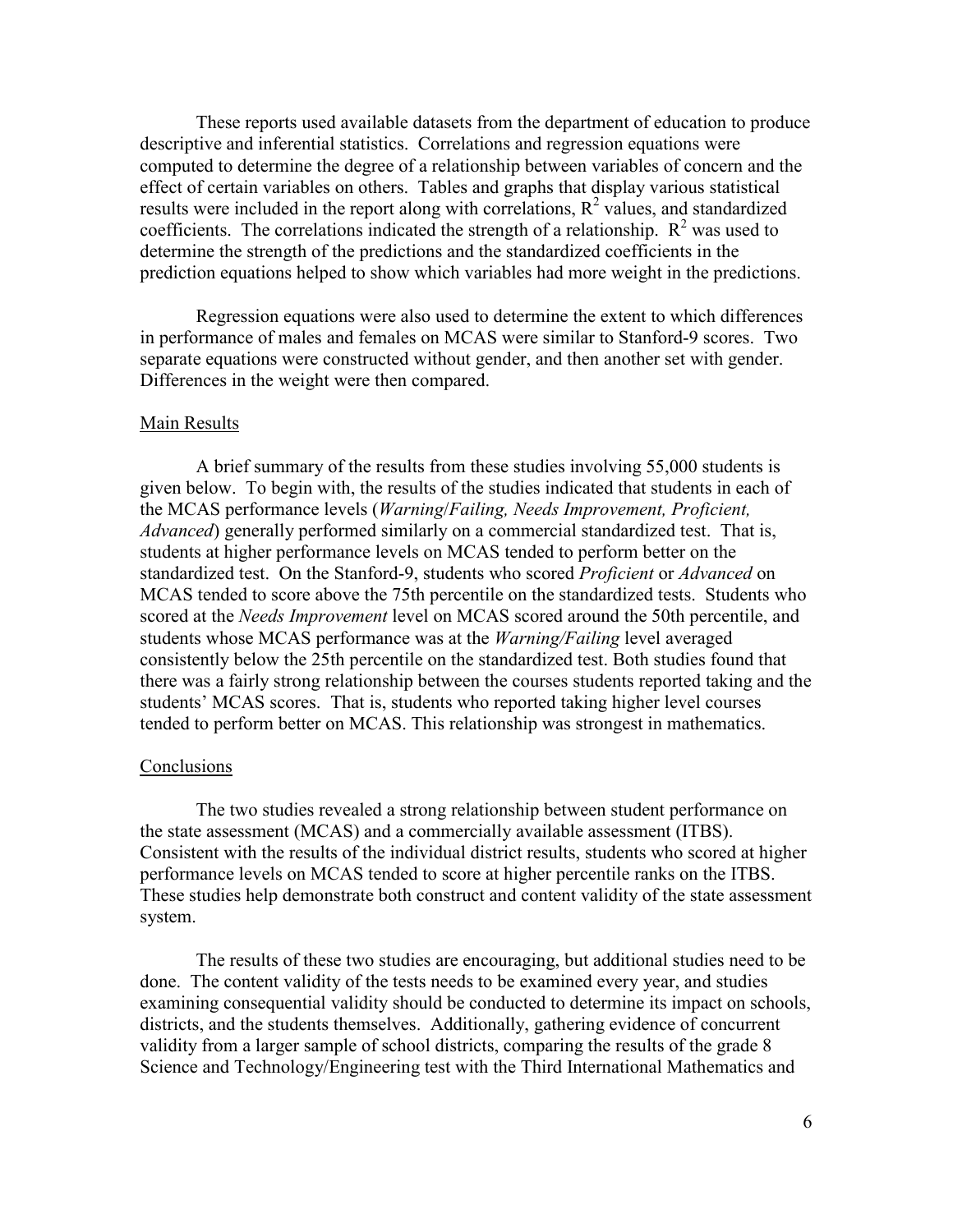Science Study, and gathering information about the intended uses of the MCAS are all validity studies that should be considered.

# Achieve Report on MCAS

# Background/Goals of the Studies

During the spring and summer of 2001, Achieve conducted an evaluation of the state's K–12 mathematics standards and grade 10 Massachusetts Comprehensive Assessment System (MCAS) tests in English language arts and mathematics. The state's English language arts standards were not analyzed because Achieve believes these are already among the best standards in the nation and uses them as "exemplary standards" against which other states' standards are compared.<sup>3</sup>

The goals of this study were to determine how Massachusetts' mathematics standards compare with those of high-performing states and nations and to determine if the expectations for schools and students are rigorous yet reasonable. Additionally, the state wanted to determine how well the grade 10 MCAS tests in English language arts and mathematics measure the knowledge and skills in the curriculum framework standards and how challenging the assessments are.

Created in 1996 by governors and business leaders to serve as a clearinghouse and resource center on education standards, assessments and accountability, Achieve, Inc. provides states with candid feedback on the quality of their academic standards, assessments, accountability systems and other policies to promote high academic achievement. Achieve has analyzed the policies and expectations of over 10 states and is currently is working with several others.

### **Methodology**

 $\overline{a}$ 

Achieve uses a protocol that is implemented by its experts to evaluate a state's set of standards. The technique it uses is called benchmarking, where the state's standards are compared to an exemplar. The exemplar used for English language arts is actually the Massachusetts standards, and that is why they were not analyzed for this report. For the analysis of mathematics, Achieve used standards from other states and nations as exemplars. Achieve does not believe that evaluating the standards results in one number that determines if the state standards match or not, but that there is an overall evaluation that takes many factors and pieces of information into account. Achieve compares a state's standards to state, national, and international benchmark standards recognized for their quality and or for producing high student achievement utilizing a commissioned panel which determined these exemplars. These exemplars currently include Texas, North Carolina, Arizona, Japan, and Massachusetts.

<sup>3</sup> Achieve, Inc. (October 2001). *Measuring Up: A Standards and Assessment Benchmarking Report for Massachusetts*. Washington, D.C.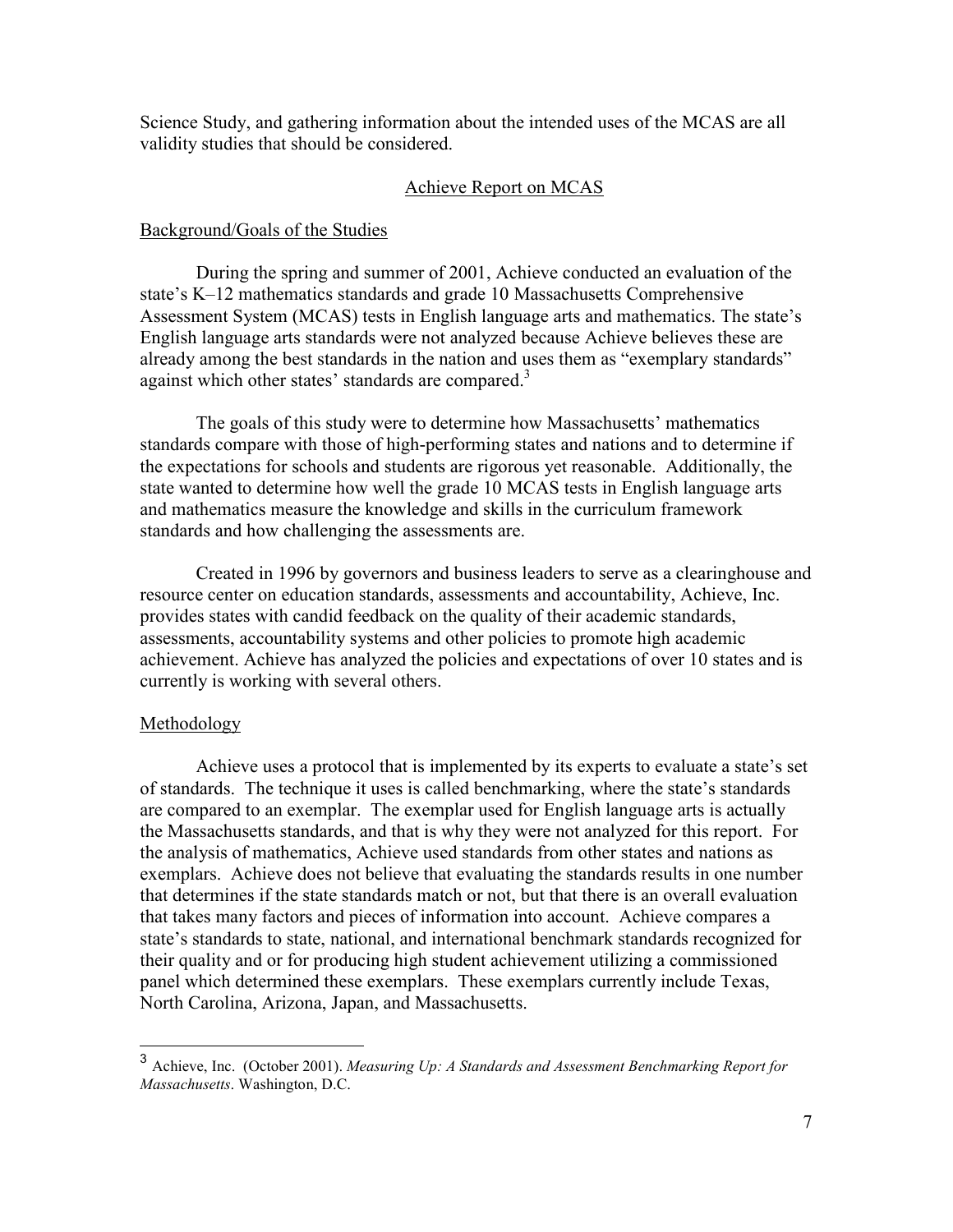The alignment involves confirmation of the test blueprint, a comparison between the content of the item and the standard, and an analysis of the cognitive task required by the item and the standard. Also taken into account are a determination of whether doing well on a strand of items requires students to master challenging material and analysis of the balance and range of the items.

The process first entails a systematic comparison between the standards and the exemplars. Next, experts review these using a protocol with a set of guiding questions followed by two other panels that were convened to study the tests using the alignment protocol. Finally, the staff at Achieve synthesizes the results from the various reviews in to a final report. The report for Massachusetts was completed in October of 2001.

## Main Results

According to the final report, Massachusetts has made substantial progress in developing and implementing the two essential components of standards-based reform, namely having strong standards and assessments that measure what the standards expect. More specifically, they found that, overall, Massachusetts' standards and high school tests are of high quality and are aligned, and, accordingly, this provides a solid foundation on which to build the state's education policy. Alignment of the grade 10 MCAS tests are "rigorous and generally well aligned with the standards." This ensures that students in Massachusetts are required to demonstrate important knowledge and skills before graduating from high school, one of the major goals of the No Child Left Behind Act. Overall, the mathematics standards represent an articulate statement of what students should minimally know and be able to do by the time they complete high school. As noted earlier, the English language arts standards are among the best in the country and are used as an exemplar when analyzing the standards of other states.

Achieve also found that the grade 10 tests are rigorous yet reasonable for the students and noted that the MCAS test are the most challenging of the tests that have been reviewed by them. The MCAS tests measure the important knowledge and skills demanded by the standards, are technically sound, encourage high levels of performance, and provide a template for effective classroom instruction. Releasing of all common items (items taken by all students at grade 10) each year is an exemplary strategy that enhances not only educational practice, but also the credibility of the state's educational improvement efforts. The majority of states do not release their common items. Achieve felt that many students should be able to pass these tests by the end of the 10th grade, and other students should able to pass them by the end of high school, given sufficient support.

While Achieve liked many aspects about the mathematics standards, they did note some ways they could be strengthened. The standards are well-organized, clear, and precise, but they should be strengthened by placing more emphasis on developing students' conceptual understanding of mathematics. At this point, they are reasonable minimum competency standards and are generally comprehensive. Achieve noted that the standards are not yet as challenging as standards from Japan, Arizona, or Achieve's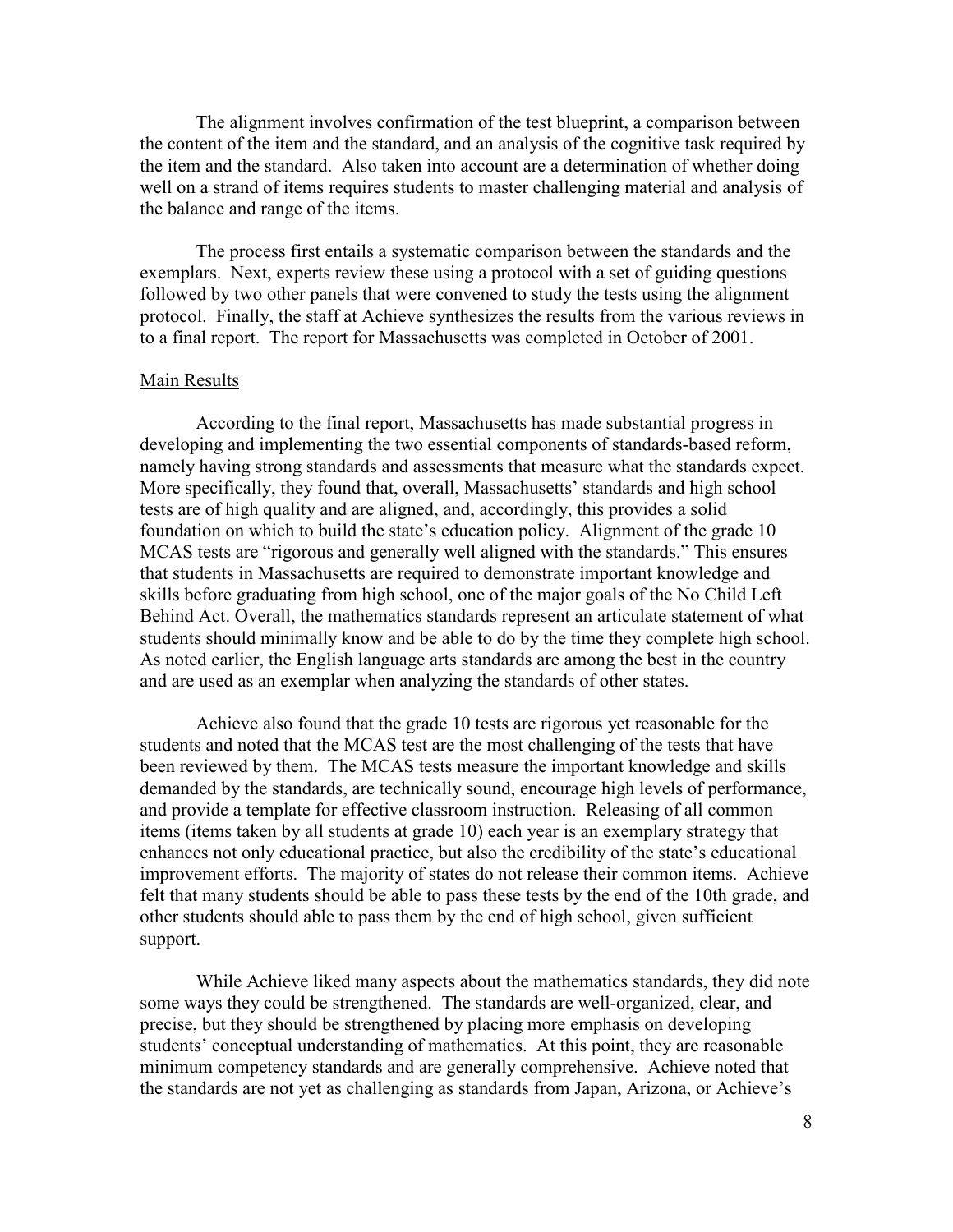Mathematics Achievement Partnership, of which Massachusetts is a founding partner state.

## **Conclusions**

The main conclusions of the report are that both the standards and the assessment of Massachusetts are good. Achieve did recommend two main improvements that Massachusetts should consider in its assessment program. These recommendations are outlined below.

First, the MCAS high school tests include relatively minor flaws that should be fixed in subsequent rounds of testing. For example, the math test emphasizes some standards at the expense of others, and the English language arts test needs more treatment of nonfiction. The MCAS mathematics test measures important content that all high school students should be responsible for knowing, yet it can be improved further. Achieve observed that, while the test is generally well constructed, the balance of items does not provide adequate coverage for all of the important knowledge and skills detailed in the standards. The state should ensure that items assessing number sense and operations and data analysis are appropriately challenging on the next edition of the MCAS mathematics test. The state has already taken this into account and is working to ensure that the entire breadth of the standards are tested.

While the English language arts test is also strong and rigorous for students, it focuses too much on literature. Achieve believes that all students should be exposed to a deep and engaging literary curriculum, but they also should learn how to read and interpret informational texts, such as historical documents, scientific journal articles, and technical manuals. Achieve also pointed out that Massachusetts should consider varying the 10th-grade writing prompt from year to year to assess students' skills in producing different kinds of compositions, rather than just literary analyses. This along with including more informational texts will provide students with more of the skills they will need to participate meaningfully in the emerging "knowledge economy."

The second improvement involves the mathematics standards. Achieve believes that they should move beyond being just minimal requirements by requiring a little more rigor and depth. They should emphasize mathematical reasoning more and focus more on the essential content at each grade level. In order to be prepared for success in college and high-performance workplaces, students will need higher expectations. Achieve acknowledged that many Massachusetts schools and students are struggling to meet the state's current standards, but still believes the state should raise its mathematics standards. They added that the state may wish to publish companion materials to the mathematics standards that include numerous sample problems, activities, and descriptions of how educators can build students' conceptual understanding of mathematics and reasoning ability.

 The implications of this report bode well for the Commonwealth of Massachusetts. As stated previously, the standards for English language arts are among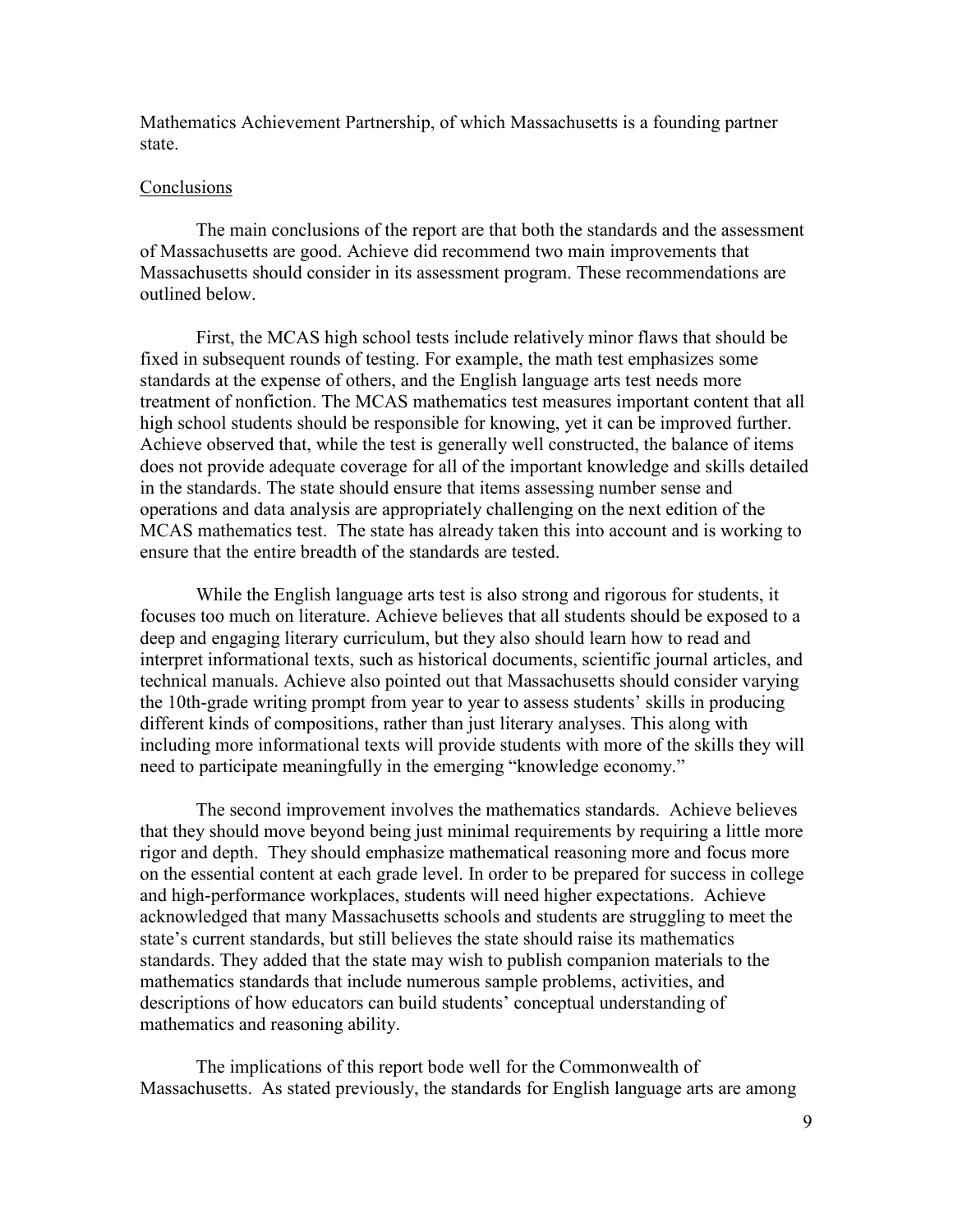the best in the nation and world and are used as an exemplar when evaluating other states' standards. While the mathematics standards are not at that level, they are reasonable and achievable for students. With some minor modifications, they will be strengthened and will help ensure that the state maintains its status as having one of the premier assessment programs in the nation.

# Keep the Promise

## Background/Goals of the Studies

Keep the Promise is a three-year longitudinal study of at-risk high school students, involving Massachusetts' three largest urban school districts (Boston, Springfield, and Worcester) produced by Mass Insight Education. This organization is sponsored by business leaders in Massachusetts.

Incorporating both qualitative and quantitative data collection and analysis, Mass Insight hopes to address three main research objectives over the next three years. The researchers want to look at three areas involving student characteristics and behavior, remediation program design and effectiveness, and outreach and participation. More specifically, they aim (1) to track the behavior, experiences, and perceptions of students who are in the classes of 2003, 2004, and 2005 and who need extra academic help to develop the skills required to pass MCAS and earn a Massachusetts high school diploma; (2) to catalog and begin to evaluate the effectiveness of high school remediation programs with an aim toward identifying promising practices; (3) to gauge the quality and effectiveness of related outreach efforts to students and their families. Each one of these will be dealt with in the following paragraphs.

For student characteristics and behavior, the researchers want to answer questions that will help give a clearer understanding of students in the state over the next three years. They want to determine the profile of students who took MCAS 10th grade exams more than once before passing (or who never passed them), and how it compares to the profile of students who passed. The also want to find out to what extent students who fail to pass MCAS by their senior year continue to work toward passing MCAS and obtaining their high school diplomas. Additionally, they want to know what steps these students take in pursuit of their objective. Finally, they want to answer the question: How do attitudes and behaviors of at-risk students change, if at all, as the MCAS requirement becomes increasingly embedded in the school landscape?

For remediation program design and effectiveness the researchers want to know what program characteristics appear to deliver the best results, and whether there are certain types of programs more appropriate for some student populations than others.

For outreach and participation the researchers want to know if there are particular characteristics or experiences (e.g., demographic, academic) that make a student more or less likely to participate in voluntary remediation programs. They would also like to know what other factors enhance or diminish the likelihood that a student will utilize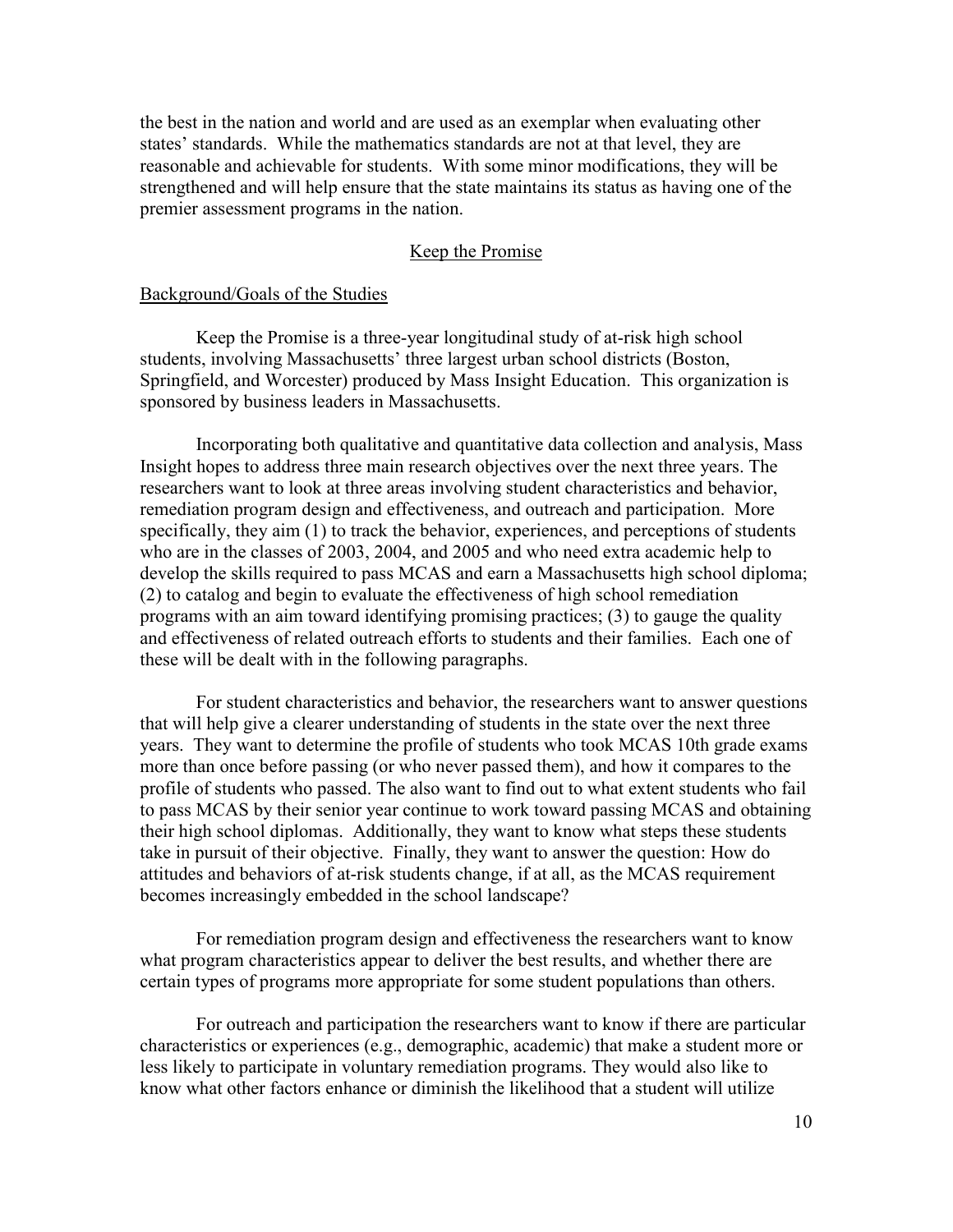academic support services (e.g., motivation, family pressures, practical or economic incentives/disincentives). Finally, they want to know the characteristics of programs and outreach efforts that do the best job of getting students to actively participate.

#### Methodology

The main methods utilized in the production of these reports were surveys, interviews, and analysis of existing data sources. *Seizing the Day* used an interview protocol that was initially developed by the UMASS Donahue Institute and shared with staff at Mass Insight and other research collaborators. It was refined by pilot studies with potential interview candidates. The target population were students in graduation years  $2003$  and 2004 who failed one or both parts of the  $10<sup>th</sup>$  grade MCAS. They were invited by letters sent to parents, and all eligible students who met the criteria were invited. Ultimately, 134 students were interviewed.

For the reports *Beyond Tests and Good Intentions* and *What We Know Now*, the data offered in these first-year reports is limited strictly to ASSP-funded program data collected during the FY'02 (school-year and summer) and the FY'03 school years. Subsequent years of research will review all state and locally funded programs. Available MCAS and retest data is limited to the spring 2001, fall 2001, spring 2002, and fall 2002 administration results. The subgroup analysis presented in this report uses Student Information Management System (SIMS) data and MCAS student survey responses provided by the Massachusetts Department of Education.

For data comparison, observed differences were determined to be statistically valid or are possible due to chance by using Chi-Square or two sample t-tests. For all tests, a 95% confidence interval  $(p < 0.05)$  is an acceptable standard for determining statistical significance and is the basis for all claims of significance (or lack thereof) within these reports. If a statistical test demonstrates that the differences in responses between two subgroups are significant, then, in the simplest terms, such differences are likely not due to chance.

#### Main Results

 There are three key findings in *Seizing the Day.* First, the reality of high stakes for high school students has lead to increased effort and improved school behavior. Four out of five students who need extra help now take the steps to get it. Eighty-two percent of students who did not pass the first year now participate in remediation programs. Juniors are commiting earlier to passing MCAS. A higher percentage of juniors now seek help than previous juniors. Students who are at-risk are putting more effort into their school work, according to the survey data. They pay attention more in class, spend more time on homework, and are absent less often. Most of the participants in these extra help programs are doing so during the day. Second, students rate remediation programs and teachers highly and say they play critical roles. Students report high levels of satisfaction with extra help programs and credit remediation programs with their retest success. Third, students receive mixed messages about their academic performance and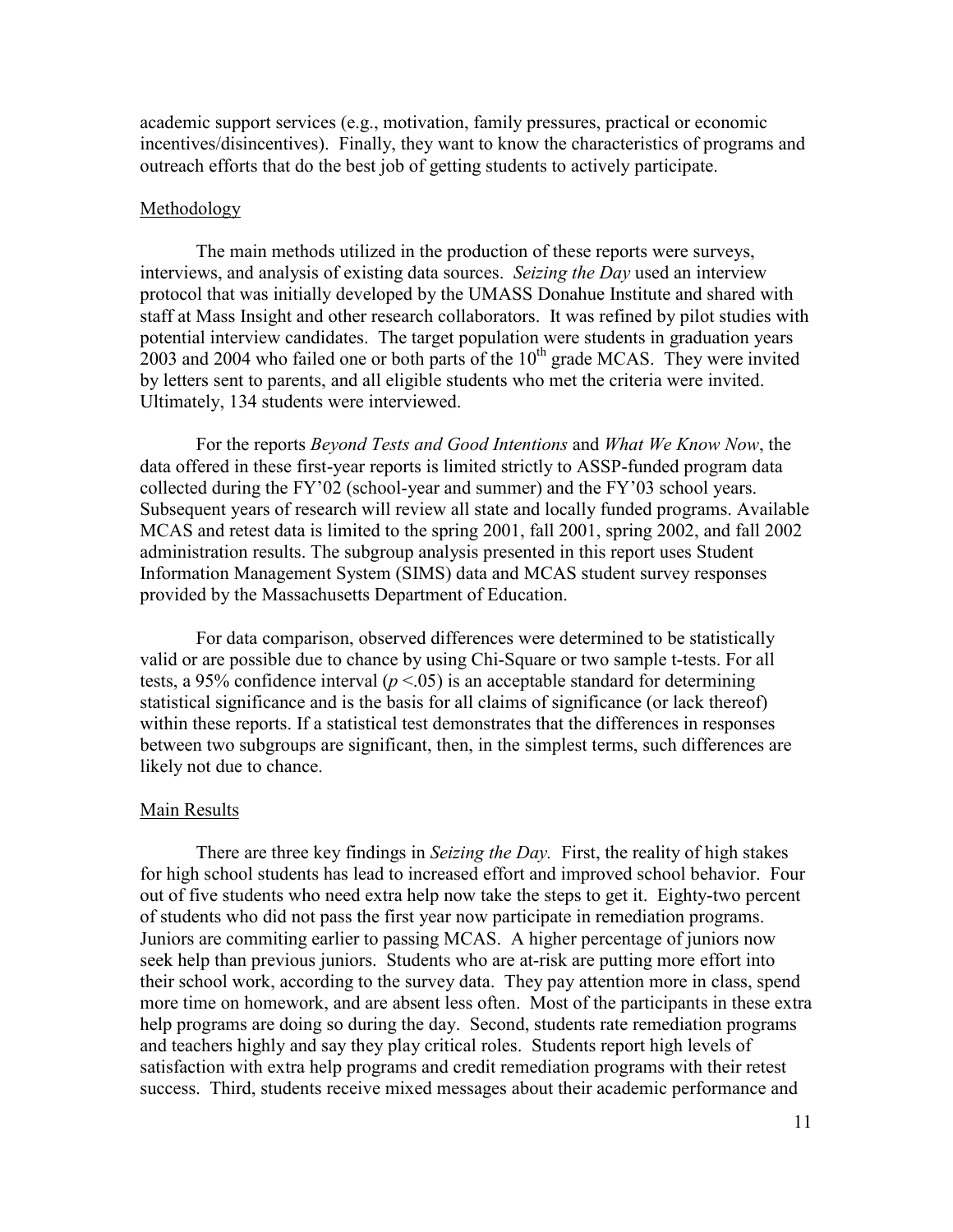preparedness for postsecondary education. There appears to be a disconnect between classroom standards in large urban districts and the state's minimum achievement expectations. Most of the students who failed the MCAS the first time report having a C or higher. The students' perceptions of their own preparedness are inconsistent with their MCAS scores and college's expectations. Most of the students who fail plan on continuing their education in 2 or 4-year colleges, but professors surveyed say that the high school students they encounter are not prepared. Students are not clear about the rationale of the MCAS and receive mixed messages from parents and teachers. Some students believe they should receive a diploma for attending all their classes, and these students may be hearing negative perceptions of the test from parents and teachers.

*Beyond Tests and Good Intentions* has three main findings. First, through FY 2003, a wide array of academic support programs offered targeted, often individualized attention to at risk urban students on a scale never attempted before. The emphasis of most of these programs is on providing intensive small-group or individual instruction and innovative programming to these students. Second, educators have worked to adapt programs to increase student participation, and this has lead to an emphasis on in-school remediation programming for at-risk students. These programs usually entail a standalone MCAS preparatory class in addition to the students' regular classes. Third, the three districts have adopted strategies that overlap in some ways but differ in others, and understanding the impact of these choices is critical in the current cycle of severe financial constraint. Some supplemented state funding with local funding, and one district has implemented a centralized approach with the inclusion of a full time MCAS specialist.

*What We Know Now* found many useful findings by analyzing student records. In general, the researchers found that at risk students are participating in extra help and are likely to pass a retest. The students have a positive perception of these programs. Programs that attract and retain all eligible students, target support to the student's weakest areas, are linked to the regular school day are better. Students who have poor attendance also struggle with passing the MCAS. Certain subpopulations such as LEP, special education, and minority students (generally), have done less well on the MCAS. However, students generally say they are trying harder in school, despite receiving mixed messages about the MCAS, and a mismatch between grades and test scores.

### **Conclusions**

The information presented in the three, first-year Keep the Promise reports provides a good impression of the current state of educational reform for three large urban districts in Massachusetts, and this first year research suggests a confluence of several factors has produced the fairly astonishing 96% graduation rate achieved by the Class of 2003. These factors include: (1) improved curriculum and alignment with standards, (2) remediation — in school, before school, after school, and in summer, (3) increased motivation as students neared the spring of their senior year, (4) test-taking comfort as students became more familiar with the tests.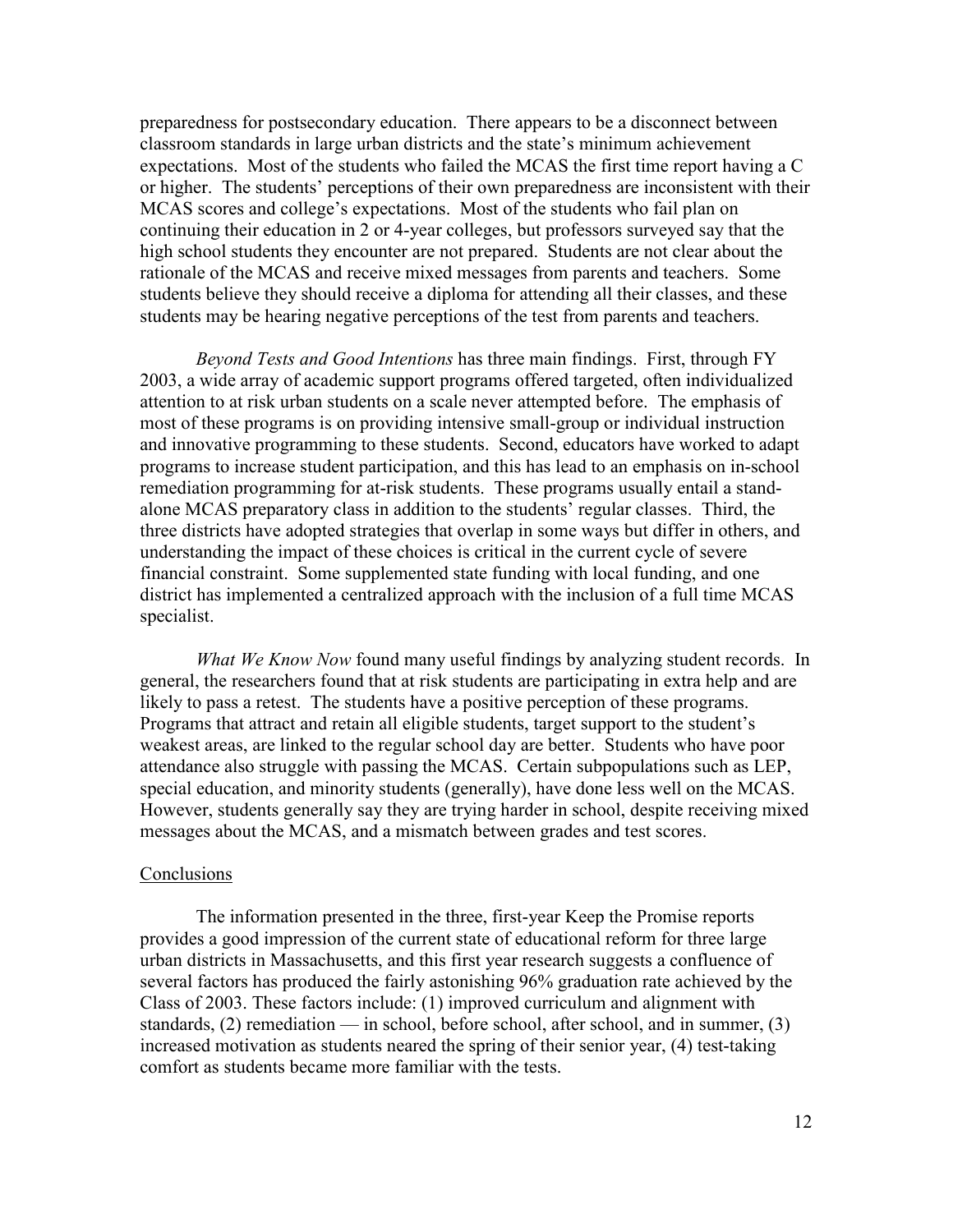The appraisal of Boston, Worcester and Springfield's academic support programs presented in all three first-year Keep the Promise reports does not offer data-supported conclusions about the most effective forms of remediation. However, the answers to those questions should come over time as Keep the Promise moves into its second and third years. Mass Insight posed several important questions about high school remediation as continuing areas for research. These questions include:

• At the district level, what are the impacts of different system-wide strategies with respect to remediation program design? Do the advantages of a centralized district approach outweigh the flexibility of permitting high schools latitude to design their own programs?

• At the school level, how can educators successfully reach and serve the students who are furthest behind, judging by their initial tenth-grade MCAS scores those who represent a disproportionately high percentage of the 1,033 students who, at this writing, have not earned their CD across all three of these districts?

• At the remediation program level, what are the design features — technology? Low teacher-student ratio? incentive tie-ins with jobs outside of school? — that most effectively promote increased motivation and achievement?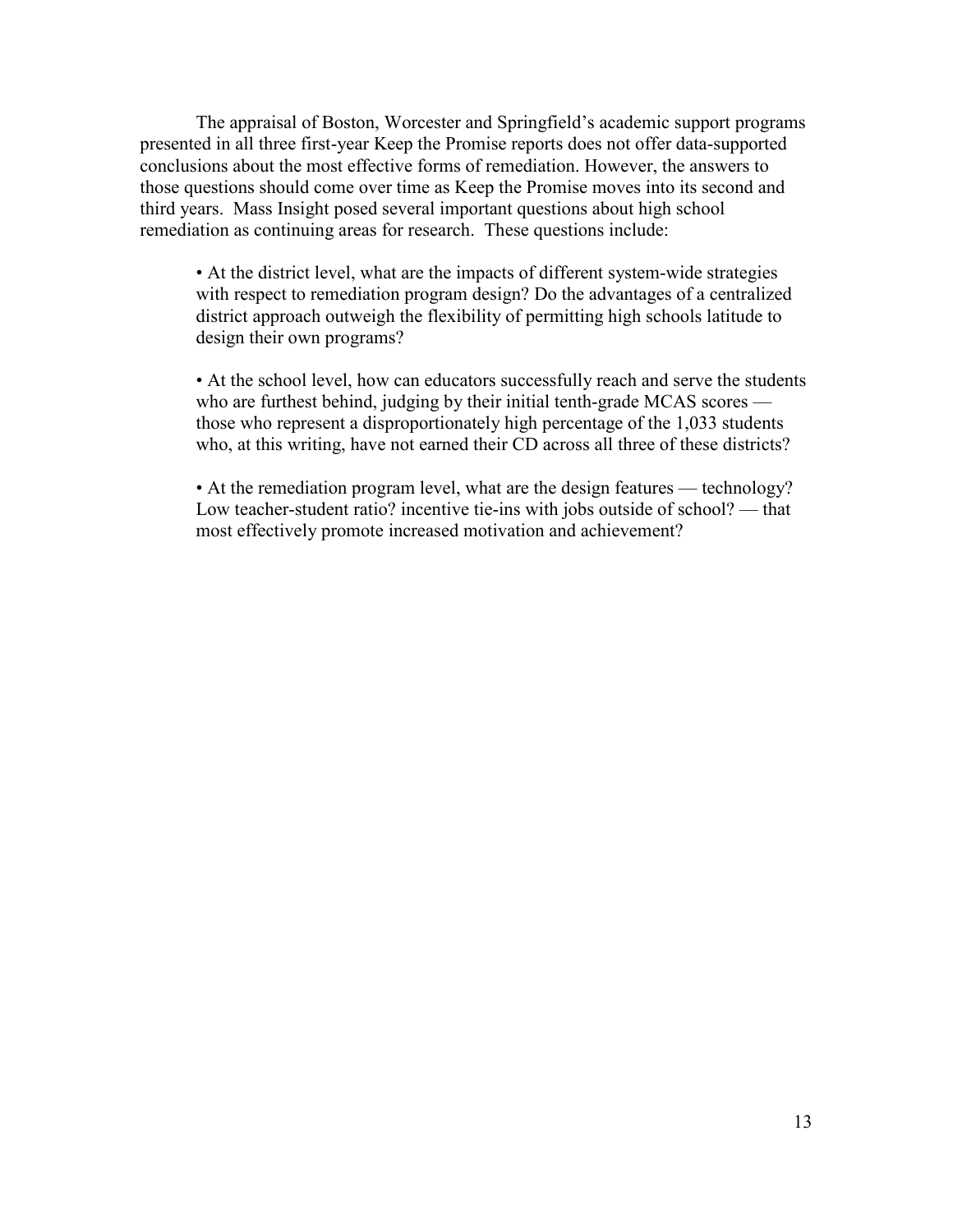# **References**

- Gong, B. (1999). *Relationships between student performance on the MCAS (Massachusetts Comprehensive Assessment System) and other tests collaborating district A.* Dover, NH: The National Center for the Improvement of Educational Assessment, Inc.
- Goodman, D. P. (2004). *A multitrait-multimethod validity investigation of 2002 Massachusetts Comprehensive Assessment System tests* (Center for Educational Assessment Research Report No. 531*).* Amherst MA: University of Massachusetts, Center for Educational Assessment.
- Hambleton, R. K., & Zhao, Y. (2004). *Alignment of MCAS grade 10 English language arts and mathematics assessments with the curriculum frameworks and the test specifications* (Center for Educational Assessment Research Report No. 538). Amherst, MA: University of Massachusetts, Center for Educational Assessment.
- Jirka, S. J., Hambleton, R. K. (2004). *Comparison of trends in NAEP, Massachusetts-NAEP, and MCAS results*. (Center for Educational Assessment Research Report No. 537). Amherst, MA: University of Massachusetts, Center for Educational Assessment.
- Mass Insight Education. (2003a, October). *Seizing the day: Massachusetts' at-risk high school students speak out on their experiences at the front lines of education reform*. Boston, MA: Mass Insight Education.
- Mass Insight Education. (2003b, October). *Beyond tests and good intentions: What the academic "ER" looks like in Boston, Springfield, and Worcester*. Boston, MA: Mass Insight Education..
- Mass Insight Education. (2003c, November). *What we know now: Early findings and important questions about urban high school remediation in Massachusetts*. Boston, MA: Mass Insight Education.
- O'Neil, T. O., Sireci, S. G., & Huff, K. L. (2000). *Evaluating the consistency of test content across two successive administrations of a state-mandated science assessment* (Center for Educational Assessment Research Report No. 459). Amherst, MA: University of Massachusetts, Center for Educational Assessment.
- Sireci, S. G., & Khaliq, S. N. (2002). *An analysis of the psychometric properties of dual language test forms* (Center for Educational Assessment Research Report No. 458). Amherst, MA: University of Massachusetts, Center for Educational Assessment.